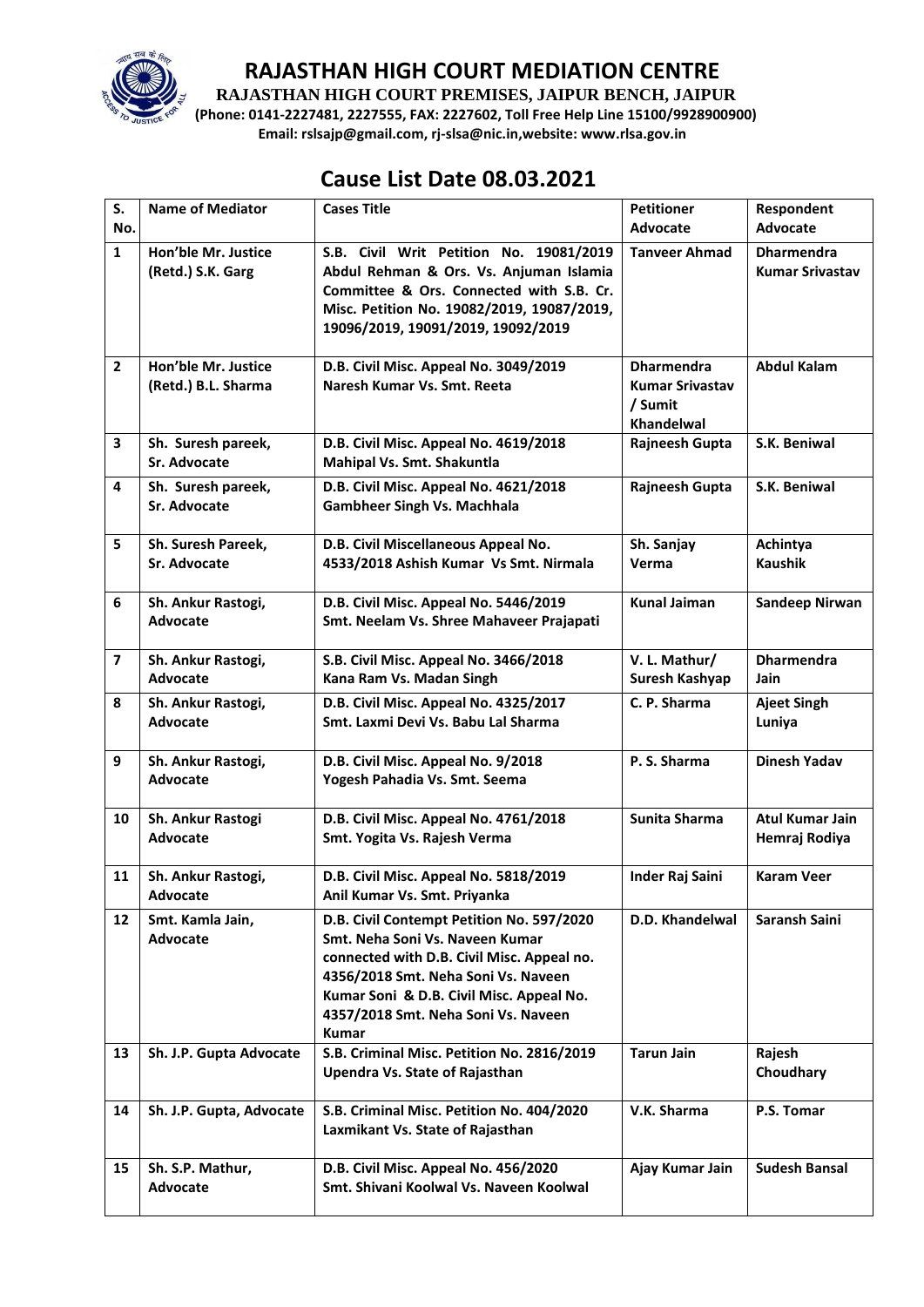

**RAJASTHAN HIGH COURT PREMISES, JAIPUR BENCH, JAIPUR**

**(Phone: 0141-2227481, 2227555, FAX: 2227602, Toll Free Help Line 15100/9928900900) Email: rslsajp@gmail.com, rj-slsa@nic.in,website: www.rlsa.gov.in**

| 16 | Sh. S.P. Mathur,                          | S.B. Civil Writ Petition No. 398/2020 Nishee                                | Himanshu             | Mahendra               |
|----|-------------------------------------------|-----------------------------------------------------------------------------|----------------------|------------------------|
|    | Advocate                                  | Dixit Vs Vishwanath Dixit                                                   | <b>Sharma</b>        | Sandilya               |
|    |                                           |                                                                             |                      |                        |
| 17 | Sh. S.P. Mathur,                          | D.B. Civil Misc. Appeal No. 4611/2019                                       | <b>Sumit</b>         | <b>Vijay Pathak</b>    |
|    | Advocate                                  | Manhori Devi Vs. Sharbati Devi                                              | <b>Khandelwal</b>    |                        |
|    |                                           |                                                                             |                      |                        |
| 18 | Sh. Shashi Bhushan                        | S.B. Civil Transfer Application No. 103/2020                                | <b>Amit Jindal</b>   | <b>Dilip Kumar</b>     |
|    | Gupta, Advocate                           | Smt. Jaimala Vs. Dilip Kumar Goyal                                          |                      | Goyal                  |
|    |                                           | D.B. Civil Misc. Appeal No. 3235/2018                                       |                      |                        |
| 19 | Sh. Rajendra Singh<br>Shekhawat, Advocate | connected with 3219/2018                                                    | <b>Nitin Jain</b>    | <b>Vijay Choudhary</b> |
|    |                                           | Dipendra Yadav Vs. Smt. Pratima Yadav                                       |                      |                        |
|    |                                           |                                                                             |                      |                        |
| 20 | Sh. P. K. Kasliwal,                       | D.B. Civil Misc. Appeal No. 5710/2017                                       | Moomal               | Anuroop Singhi         |
|    | <b>Advocate</b>                           | Pankaj Sahal Vs. Smt. Kavita Sharma                                         | Rathore/ Ashvin      |                        |
|    |                                           |                                                                             | Garg                 |                        |
| 21 | Ms. Anupama                               | D.B. Civil Misc. Appeal No. 3076/2014                                       | V.K. Mathur          | <b>Rohit</b>           |
|    | Chaturvedi, Advocate                      | Kalawati Vs. Rajendra Kumar                                                 |                      | Khandelwal             |
| 22 | Sh. Manish Kumawat,                       | S.B. Civil Second Appeal No. 32/2011                                        | M.M. Ranjan          | Mohmood                |
|    | Advocate                                  | Goverdhan & Anr. Vs. Thakur Sajjan Singh                                    |                      | <b>Khalid</b>          |
|    |                                           | & Anr.                                                                      |                      |                        |
|    |                                           |                                                                             |                      |                        |
| 23 | Sh. Ravi Bhojak,                          | D.B. Civil Miscellaneous Appeal No.                                         | <b>Uday Shankar</b>  | Dhanraj Bhaskar        |
|    | Advocate                                  | 6181/2019 Kuldeep Singh Vs. Seema Kanwar                                    | Acharya              |                        |
|    |                                           | @ Kheem Kanwar                                                              |                      |                        |
|    |                                           |                                                                             |                      |                        |
| 24 | Sh. Ravi Bhojak,<br><b>Advocate</b>       | D.B.Civil Miscelaneous Appeal No.<br>6485/2019 Smt. Indra Devi Lakshkar V/s | L.M. Bhardwaj        | <b>Sageer Ahmed</b>    |
|    |                                           | Lakhan Lal Lakshkar                                                         |                      |                        |
|    |                                           |                                                                             |                      |                        |
| 25 | Sh. Harish Kumar                          | S.B. Criminal Appeal No. 2403/2019                                          | Rajneesh Gupta       | <b>Poonam Chand</b>    |
|    | Tripathi, Advocate                        | Munendra S/o Rambharosi & Ors. Vs. State                                    |                      | <b>Bhandari</b>        |
|    |                                           | of Rajasthan & anr.                                                         |                      |                        |
|    |                                           |                                                                             |                      |                        |
| 26 | Sh. Sageer Ahammed,<br>Advocate           | D.B.Civil Miscelaneous Appeal No.<br>4204/2018 Girish Kumar S/o Shri        | M.M. Ranjan          | Jitendra Mishra        |
|    |                                           | Premchand Ji Dhamani V/s Smt. Seema Devi                                    |                      |                        |
|    |                                           |                                                                             |                      |                        |
| 27 | Sh. Sageer Ahammed,                       | D.B. Civil Miscellaneous Appeal No.                                         | <b>Krishan Singh</b> | <b>Harendra Singh</b>  |
|    | Advocate                                  | 3009/2019 Ashok Kumar Vs. Smt. Indrawati                                    | Rawat                |                        |
|    |                                           |                                                                             |                      |                        |
| 28 | Sh. Rajendra Singh                        | D. B. Civil Misc. Appeal No. 919/2020                                       |                      | Ashwani Kumar          |
|    | Shekhawat, Advocate                       | Naresh Kumar Vs. Smt. Anju Mehra                                            |                      | Chobisa                |
| 29 | Ms. Anupama                               | S.B. Criminal Misc. Bail Application No.                                    | Rajneesh Gupta       | <b>Mahesh Sharma</b>   |
|    | Chaturvedi, Advocate                      | 11252/2020 Suraj Singh Vs. State of                                         |                      |                        |
| 30 | Sh. Arvind Kumar                          | Rajasthan<br>D.B.Civil Miscellaneous Appeal No. 457/2020                    | Neeraj Sharma        | Subhash sharma         |
|    | Pareek, Advocate                          | Suman Devi W/o Lalchand RaigarV/                                            |                      |                        |
|    |                                           | <b>Lalchand Raigar</b>                                                      |                      |                        |
| 31 | Sh. Manish Kumawat,                       | D.B.Civil Miscellaneous Appeal No. 415/2020                                 | <b>Hemant Taylor</b> | <b>Sudhir Jain</b>     |
|    | Advocate                                  | Chandra Prakash V/s Sangeeta Chhawani                                       |                      |                        |
| 32 | Sh. Raj Kumar Yadav,                      | D.B.Civil Miscelaneous Appeal No.                                           | <b>Mukesh Dudi</b>   | G.P. Kumawat           |
|    | Advocate                                  | 2230/2014<br>Mohan Lal V/s Smt. Shikha                                      |                      |                        |
|    |                                           | Sharma                                                                      |                      |                        |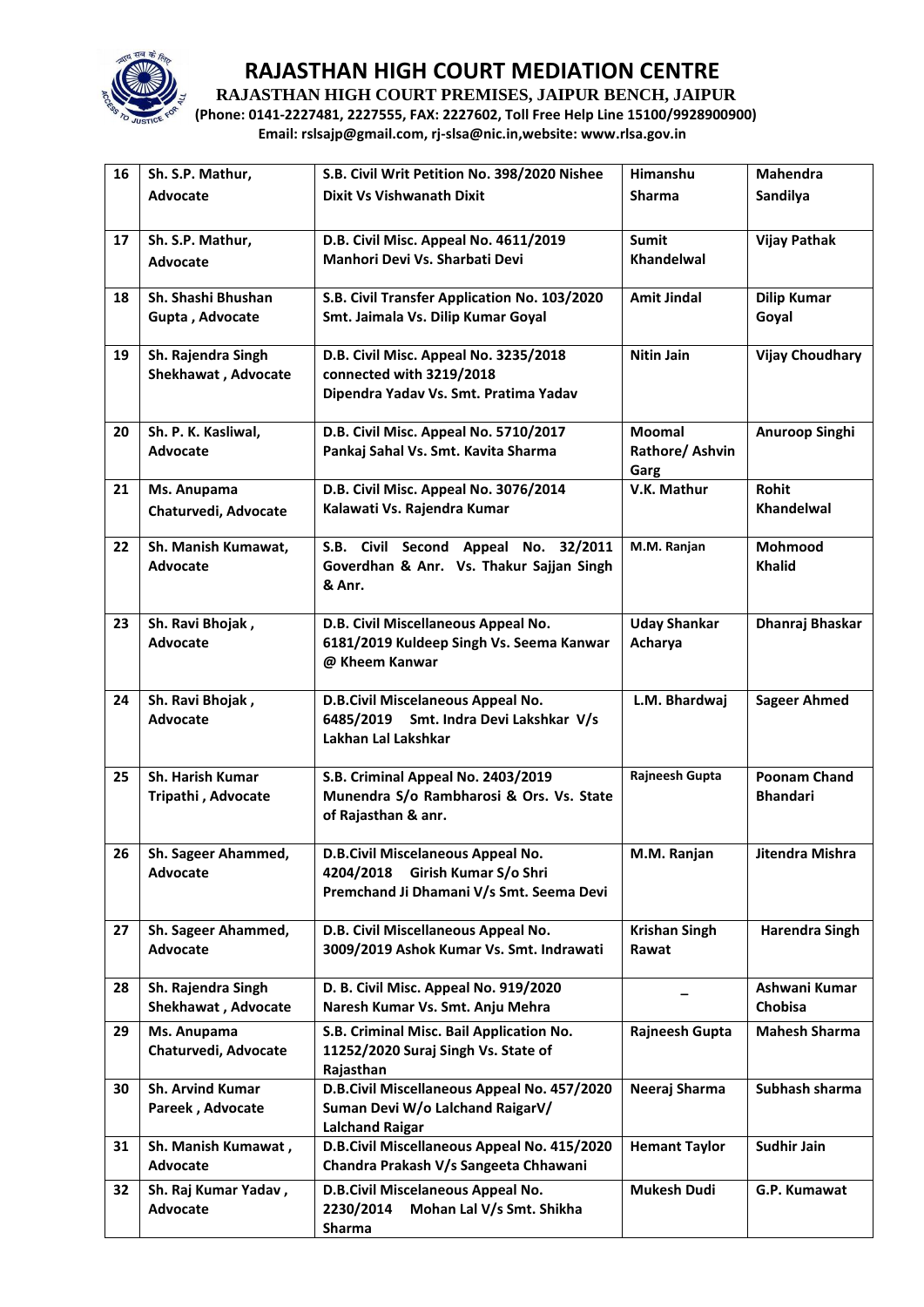

**RAJASTHAN HIGH COURT PREMISES, JAIPUR BENCH, JAIPUR**

**(Phone: 0141-2227481, 2227555, FAX: 2227602, Toll Free Help Line 15100/9928900900) Email: rslsajp@gmail.com, rj-slsa@nic.in,website: www.rlsa.gov.in**

| 33 | PIM Application No. 60/2020 Mrs. Sharda   Sukriti Kasliwal<br>Falor & Ors. Vs. Bajrang Lal Pareek         |                     | Ajay Gupta                  |
|----|-----------------------------------------------------------------------------------------------------------|---------------------|-----------------------------|
| 34 | PIM Application No. 151/2020<br>Shri Vaibhav Meta Cast Private Limited Vs.<br><b>Balaji Stone Crusher</b> | <b>Anand Sharma</b> | Virendra Singh<br>Choudhary |

**Learned Advocates are requested to get such matters referred to Mediation Centre, which in their opinion can be mutually settled by the parties on persuasion by trained Mediators, especially the matters arising out of matrimonial/ family disputes – divorce petitions, maintenance, custody of children, suit for injunction and/or declaration, partition, specific performance, recovery of possession, money suits, disputes between the landlord and tenant, Negotiable Instruments Act, Company matters and the matters of like nature. Learned Advocates may also provide the list of such cases to the Registrar (Judicial) Hon'ble Rajasthan High Court, Bench at Jaipur.** 

**By Order** 

**(Vikash Kumar Khandelwal) Special Secretary (Mediation & Arbitration) Rajasthan State Legal Services Authority Jaipur**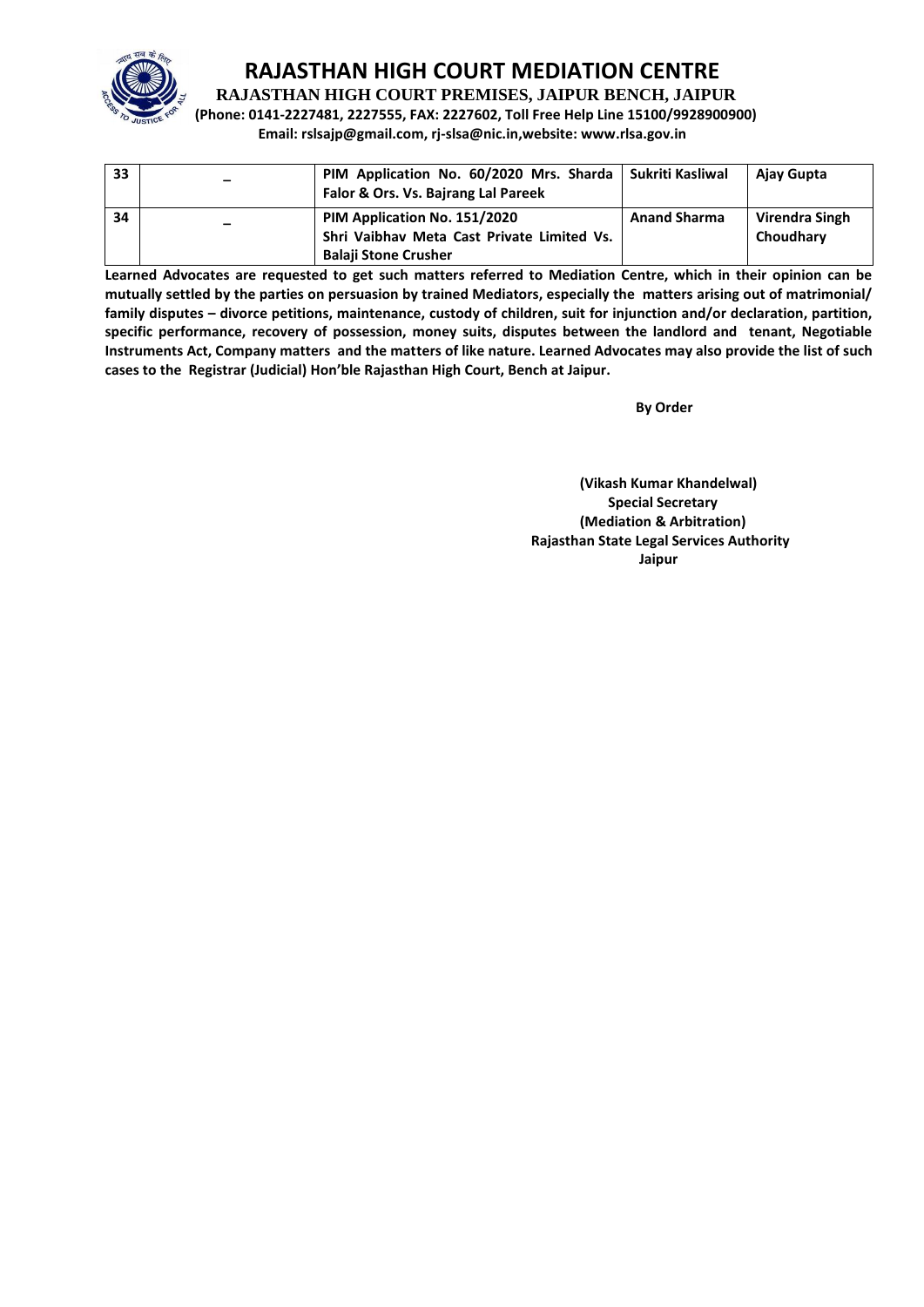

**RAJASTHAN HIGH COURT PREMISES, JAIPUR BENCH, JAIPUR**

**(Phone: 0141-2227481, 2227555, FAX: 2227602, Toll Free Help Line 15100/9928900900) Email: rslsajp@gmail.com, rj-slsa@nic.in,website: www.rlsa.gov.in**

# **Cause List Date 09.03.2021**

| S.<br>No.               | <b>Name of Mediator</b>                     | <b>Cases Title</b>                                                                                                                                                   | <b>Petitioner</b><br><b>Advocate</b>        | Respondent<br><b>Advocate</b>          |
|-------------------------|---------------------------------------------|----------------------------------------------------------------------------------------------------------------------------------------------------------------------|---------------------------------------------|----------------------------------------|
| $\mathbf{1}$            | Sh. Vinodi Lal Mathur,<br><b>Advocate</b>   | D.B. Civil Misc. Appeal No. 544/2020<br>Smt. Guddi Devi Vs. Mohan lal                                                                                                | Manoj Ojla                                  | <b>Mohar Pal</b><br>Meena              |
| $\mathbf{2}$            | <b>Sh. Arvind Kumar</b><br>Pareek, Advocate | D.B. Civil Misc. Appeal No. 893/2019 Jagdish<br>Dadhich Vs Shilpa                                                                                                    | Virendra Kumar<br><b>Dave</b>               | Sonia Shandilya                        |
| 3                       | <b>Sh. Arvind Kumar</b><br>Pareek, Advocate | D.B. Civil Misc. Appeal No. 4620/2019<br>Surendra Kumar Vs. Smt. Anju Bhatt                                                                                          | <b>Kartar Singh</b>                         | <b>Himmat Singh</b><br><b>Bikarwar</b> |
| 4                       | <b>Sh. Arvind Kumar</b><br>Pareek, Advocate | D.B. Civil Miscellaneous Appeal No.<br>1027/2020 Smt. Priyanka Meena Vs. Shri<br>Deepak Taaji                                                                        | <b>Amir Ajiz</b>                            | L.L. Gupta                             |
| 5                       | Sh. Ashwani Chobisa,<br><b>Advocate</b>     | <b>Stay</b> Application<br>Civil Misc.<br>D.B.<br>No.<br>3337/2019 D.B.Civil Miscelaneous Appeal<br>No. 4082/2019<br>Vijay Singh Rathore V/s<br>Smt. Krishna Chauhan | R.B. Mathur,<br><b>Nikhil Simlote</b>       | Rajneesh Gupta<br><b>Rahul Sharma</b>  |
| 6                       | <b>Sh. Vikas Jain Advocate</b>              | <b>Miscellaneous</b><br><b>D.B.Civil</b><br><b>Appeal</b><br>No.<br>Rekha Saxena V/s Suprabhat<br>5139/2019                                                          | Harsh Vardhan<br><b>Sharma</b>              |                                        |
| $\overline{\mathbf{z}}$ | Sh. Alok Garg,<br>Advocate                  | S.B. Civil Transfer Application No. 94/2020<br>Anuradha Vs. Sameer Haldani                                                                                           | <b>Vivek Goyal</b>                          | Rajneesh Gupta                         |
| 8                       | Sh. Manish Kumawat,<br>Advocate             | D.B. Civil Miscellaneous Appeal No.<br>3407/2019 Amzad Khan Vs. Soniya Khan                                                                                          | <b>Syed Sadat Ali</b>                       | Naqvi Sehban<br>Najib Sahiba           |
| 9                       | Ms. Archana Mantri,<br>Advocate             | D.B. Civil Misc. Appeal No. 1166/2020<br>Manish Jaiman Vs. Smt. Meenu @ Chanchal                                                                                     | <b>Anoop Pareek</b>                         | <b>Mahesh Chand</b><br>Gautam          |
| 10                      | Sh. Shashi Bhushan<br>Gupta, Advocate       | D.B. Civil Misc. Appeal No. 5296/2019 Kamli<br>Devi Verma Vs. Arjun Mohanpuria                                                                                       | Satya Pal<br>Chandoliya                     | K.C. Surela                            |
| 11                      | Sh. J.P. Gupta, Advocate                    | D.B. Civil Misc. Appeal No. 1715/2020<br>Lokesh Kumar Vs. Smt. Sunita                                                                                                | <b>Dhruv Atrey</b><br><b>Harendra Singh</b> | <b>Anoop Dhand</b>                     |
| 12                      | Ms. Raj Sharma,<br><b>Advocate</b>          | D.B. Civil Misc. Appeal No. 1048/2020<br>Ruchi Saxena Vs. Vivek Saxena                                                                                               | <b>Vijay Dutt</b><br><b>Sharma</b>          | Kapil Prakash<br><b>Mathur</b>         |
| 13                      | Sh. Sageer Ahamed,<br>Advocate              | D.B. Civil Misc. Appeal No. 2645/2017<br>Parmanand Alias Pappu Vs. Ponnamma                                                                                          | <b>Vijay Choudhary</b>                      | <b>Manish Sharma</b>                   |
| 14                      |                                             | PIM Application No. 130/2020 M/s Yadav&<br>Company Vs. The State of Rajasthan & Anr.                                                                                 | <b>Sanjog Kamal</b><br><b>Sharma</b>        | Aditya Sharma/<br><b>Vinod Gupta</b>   |
| 15                      |                                             | PIM Application No. 95/2020<br>M/s Rudradham Buildcom Developers Vs.<br>M/s Across Engitech Pvt. Ltd.                                                                | <b>Gunjan Pathak</b>                        | Sandeep<br><b>Beniwal</b>              |

**Learned Advocates are requested to get such matters referred to Mediation Centre, which in their opinion can be mutually settled by the parties on persuasion by trained Mediators, especially the matters arising out of matrimonial/ family disputes – divorce petitions, maintenance, custody of children, suit for injunction and/or declaration, partition, specific performance, recovery of possession, money suits, disputes between the landlord and tenant, Negotiable Instruments Act, Company matters and the matters of like nature. Learned Advocates may also provide the list of such cases to the Registrar (Judicial) Hon'ble Rajasthan High Court, Bench at Jaipur.** 

**By Order** 

**(Vikash Kumar Khandelwal) Special Secretary (Mediation & Arbitration) Rajasthan State Legal Services Authority Jaipur**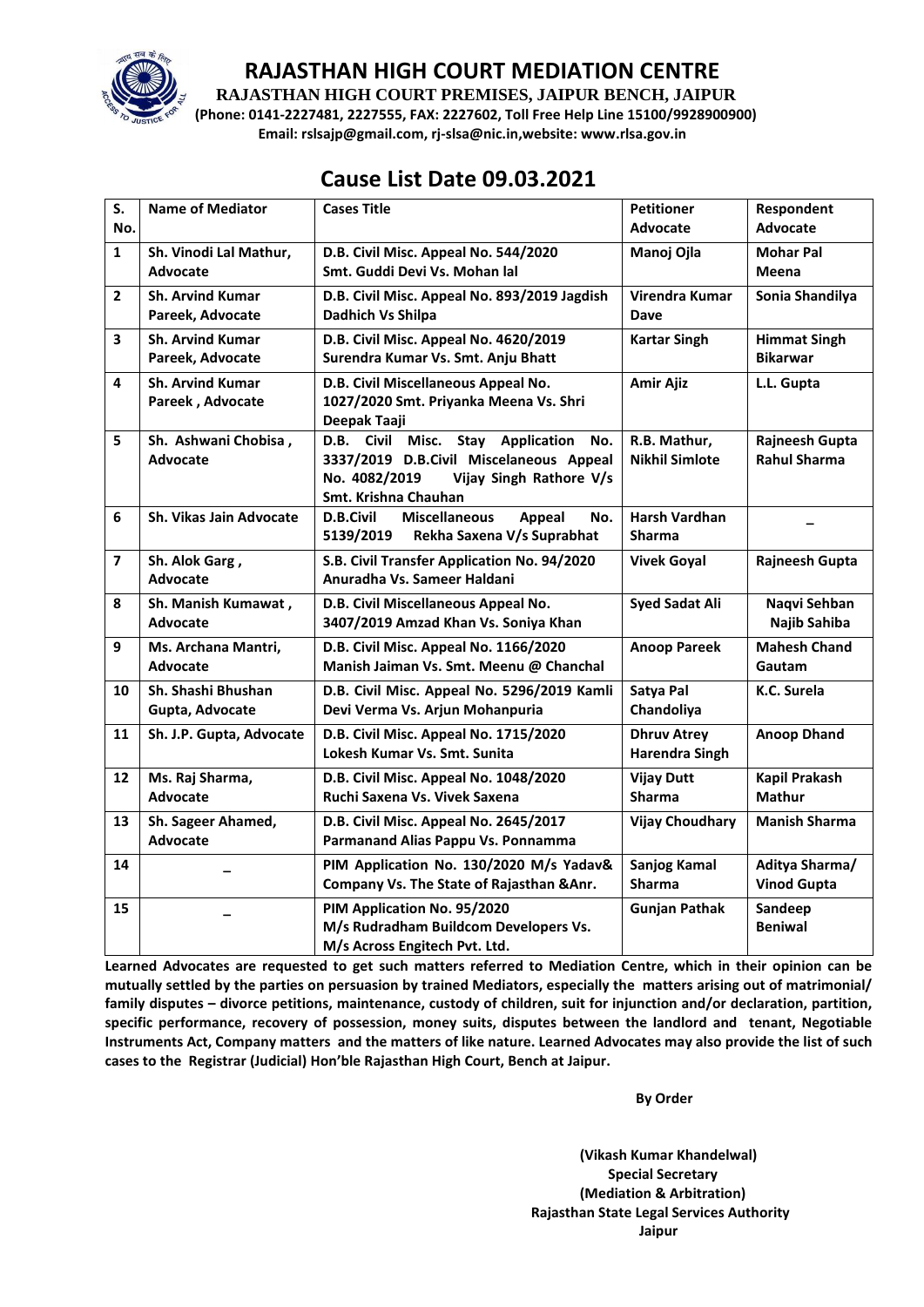

**RAJASTHAN HIGH COURT PREMISES, JAIPUR BENCH, JAIPUR**

**(Phone: 0141-2227481, 2227555, FAX: 2227602, Toll Free Help Line 15100/9928900900) Email: rslsajp@gmail.com, rj-slsa@nic.in,website: www.rlsa.gov.in**

## **Cause List Date 10.03.2021**

| S.             | <b>Name of Mediator</b>                    | <b>Cases Title</b>                                                                                                                                                              | <b>Petitioner</b>                      | Respondent                                        |
|----------------|--------------------------------------------|---------------------------------------------------------------------------------------------------------------------------------------------------------------------------------|----------------------------------------|---------------------------------------------------|
| No.            |                                            |                                                                                                                                                                                 | <b>Advocate</b>                        | <b>Advocate</b>                                   |
| $\mathbf{1}$   | Hon'ble Mr. Justice<br>(Retd.) D.C. Somani | D.B. Civil Misc. Appeal No. 3853/2019<br>Connected with D.B. Civil Misc. Appeal No.<br>3854/2019 Phoolchand Vs. Vidya                                                           | Gajendra Singh<br>Katela               | <b>Tarun Jain</b>                                 |
| $\mathbf{2}$   | Sh. D.P. Sharma,<br>RHJS (Retd.)           | D.B. Civil Misc. Appeal No. 860/2019<br>Ghanshyam Vs. Smt. Ashutosh Khanpuriya                                                                                                  | <b>Samarth Sharma</b>                  | Sajid Ali                                         |
| 3              | Sh. O.P. Sharma-I,<br>RHJS (Retd.)         | S.B. Criminal Revision Petition No.<br>1550/2017 LalitJangid Vs. Smt. Anita<br>connected with S.B. Criminal Revision<br>Petition No. 1903/2017 Anita Jangid Vs. Lalit<br>Jangid | <b>Rahul Patni</b>                     | <b>Arvind Bhardwaj</b>                            |
| 4              | Sh. Vinodi Lal Mathur,<br>Advocate         | S.B.Civil Revision Petition No. 69/2019<br>Udaiveer Singh V/s Smt. Kusum Singh                                                                                                  | O.P. Mishra                            | <b>Maneesh</b><br><b>Sharma</b>                   |
| 5              | Ms. Raj Sharma,<br><b>Advocate</b>         | D.B. Civil Misc. Appeal No. 4685/2019 Smt.<br>Renu Tiwari @ Renu Gautam Vs. Ravi<br><b>Prakash Tiwari</b>                                                                       | <b>Arvind Kumar</b><br><b>Bhardwaj</b> | Ajay Sharma                                       |
| 6              | Ms. Raj Sharma,<br><b>Advocate</b>         | S.B. Civil Misc. Stay Application No.<br>1583/2020 In S.B. Civil First Appeal No.<br>564/2020 Bacchu Singh Jain Vs. Magan<br><b>Chand Jain</b>                                  | Sunil Kumar Jain                       | <b>Bipin Gupta</b>                                |
| $\overline{7}$ | Ms. Raj Sharma,<br><b>Advocate</b>         | D.B. Civil First Appeal No. 1164/2019<br>M/s Shekhawati Heritage Hotels And Resorts<br>Pvt Ltd & Anr. Vs. M/s Ratan Das Gupta And<br>Company                                    | <b>Ankit Totuka</b>                    | <b>Rahul Agarwal</b>                              |
| 8              | Ms. Anita Aggarwal,<br>Advocate            | D.B. Civil Misc. Appeal No. 4258/2017<br>Ajay Kumar Vs. Smt. Manesh                                                                                                             | <b>Amit Poonia</b>                     | B.B. Ojha                                         |
| 9              | Sh. Swaraj Sharma<br>Advocate              | S.B. Criminal Revision Petition No. 287/2020<br>Neha Choudhary Vs. Arun Singh                                                                                                   | J.K.<br>Moochandani                    | <b>Vinod Kumar</b><br><b>Sharma</b>               |
| 10             | Sh. Harish Kumar<br>Tripathi, Advocate     | S. B. Criminal Misc. Bail Application No.<br>2261/2020 Arun Kumar Vs. State of Raj.                                                                                             | <b>Mahendra</b><br>Shandilya           | Chandragupt<br>Chopra/ Anil<br><b>Kumar Upman</b> |
| 11             | Sh. Sageer Ahammed,<br>Advocate            | S.B. Civil Misc. Appeal No. 1304/2019<br>Laxmi Devi and Anr. Vs. Manju Devi                                                                                                     | Jai Prakash<br>Gupta                   | <b>Mohammed</b><br>Anees                          |
| 12             | Sh. Sageer Ahammed,<br>Advocate            | S.B. Criminal Misc. Petition No. 2944/2020<br>Dr. Shirish Mandawat Vs. State of Rajasthan                                                                                       | Kapil Prakash<br><b>Mathur</b>         | <b>Anurag Shukla</b>                              |
| 13             | Sh. P.K. Kasliwal,<br>Advocate             | S.B. Criminal Misc. Petition No. 628/2016<br>Rakhi and Ors. Vs. State of Rajasthan and<br>Anr.                                                                                  | S.S. Sunda                             | Anil Agarwal,<br><b>Vikram Singh</b><br>Chuhan    |
| 14             | Smt. Nirmala Sharma,<br>Advocate           | S.B. Criminal Miscellaneous (Petition) No.<br>1852/2019<br>Rakesh V/s Smt. Gordhani Bai and Anr.                                                                                | Hari Ram Gurjar                        | Javed<br>Chaudhary                                |
| 15             |                                            | PIM Application No. 03/2021                                                                                                                                                     | <b>Alok Garg</b>                       |                                                   |
|                |                                            | Canara Bank Vs. M/s Shree Paras Packing<br>Solution Pvt. Ltd. & Anr.<br>PIM Application No. 156/2020                                                                            | Sh. Alok Garg                          |                                                   |